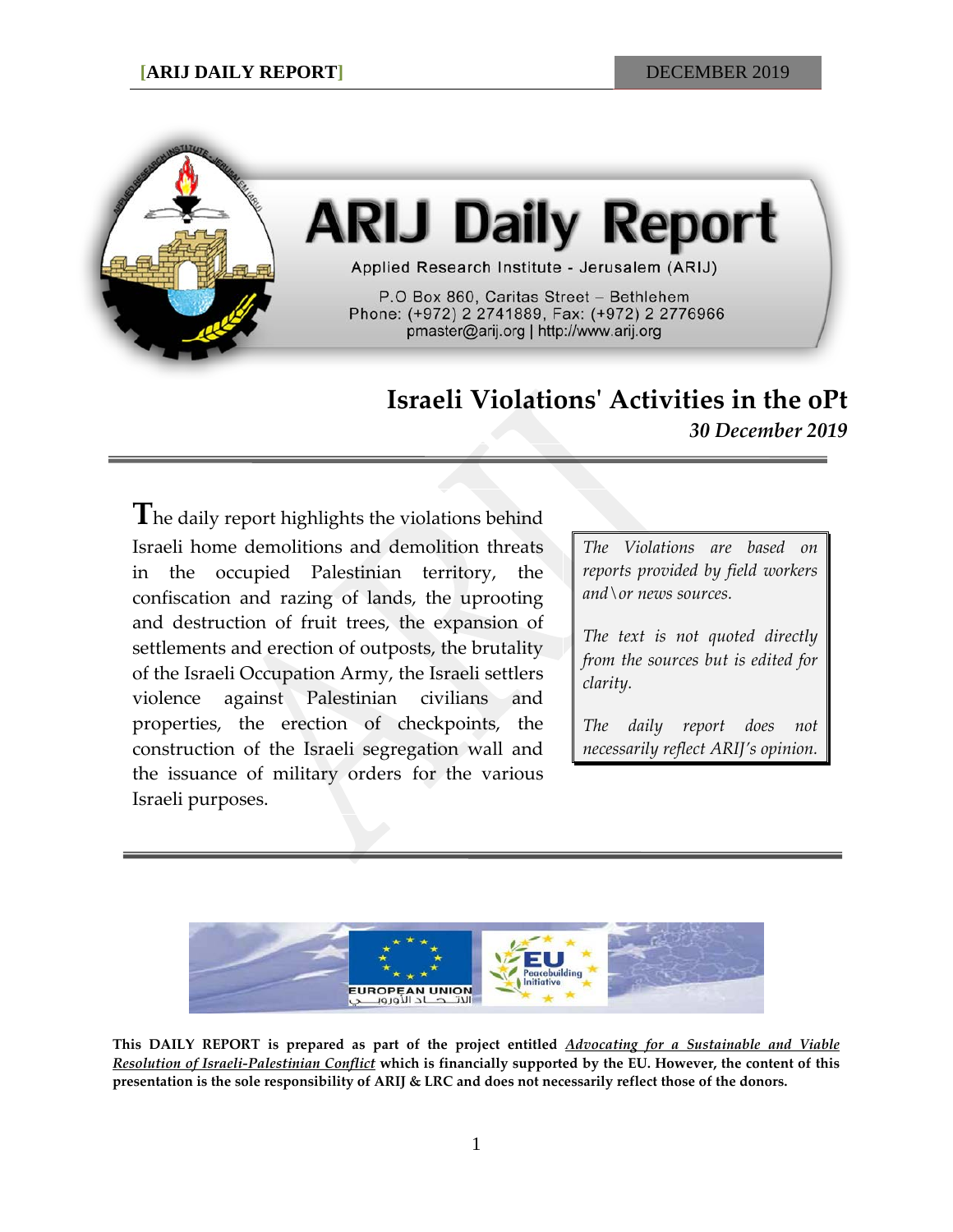### **Brutality of the Israeli Occupation Army**

- The Israeli Occupation Army (IOA) invaded many neighborhoods in Hebron city, and the surrounding towns of Sammoa', Yatta, Deir Samit, and Sa'ir, in addition to Tarqoumia town, where the ioa also invaded and violently searched homes, causing serious damage, in addition to confiscating a computer. The IOA also installed roadblocks at the main entrances of Sa'ir and Halhoul towns, in addition to Hebron's northern road, before stopping and searching dozens of cars and interrogated many Palestinians while inspecting their ID cards. (IMEMC 30 December 2019)
- The Israeli Occupation Army (IOA) shot, late at night, a young Palestinian man with a rubber-coated metal bullet, and caused others to suffer the effects of teargas inhalation, in Halhoul town, north of Hebron, in the southern part of the occupied West Bank. Several army jeeps accompanied dozens of settlers into the archeological area of the town, after closing it and its surrounding areas. The invasion led to protests, and that the soldiers fired many rubber-coated steel bullets and gas bombs. A young Palestinian man was shot with a rubber-coated steel bullet, and several Palestinians suffered the effects of teargas inhalation. (IMEMC 30 December 2019)
- The Israeli Occupation Army (IOA) and settlers invaded the Sammoa' town, south of Hebron, and headed to an archeological area after the soldiers closed many roads and prevented the Palestinians from crossing. (IMEMC 30 December 2019)
- The Israeli occupation Army (IOA) intensified their presence and security measures around the Ibrahimi Mosque in the Old City of al-Khalil. The IOA at the entrances leading to the Mosque prevented Muslim worshipers from entering the Mosque and allowed to Jewish settlers to defile it. The IOA also prevented journalists from doing their job, expelled them from the Mosque and deleted all the photos and videos from their cameras. The journalists were covering the Israeli arbitrary measures against the Muslim worshipers and the desecration of the Islamic holy site by Jewish settlers. (PALINFO 30 December 2019)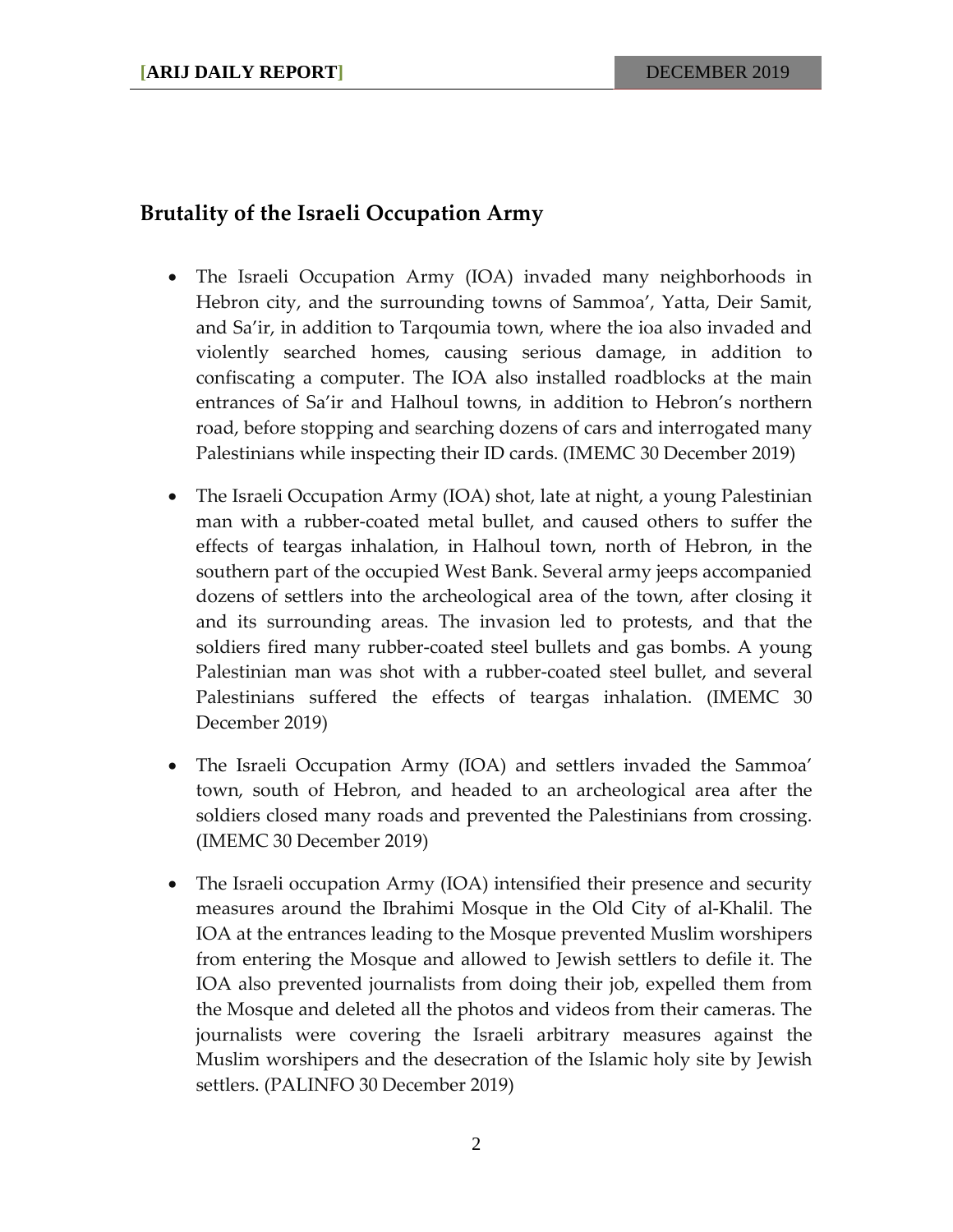### **Israeli Arrests**

- Several army jeeps invaded the al-'Arroub refugee camp, north of the southern West Bank city of Hebron, before ransacking many homes, and detained Ali Walid Jawabra, 19, Mohammad Nayef Badawi, 22, Roshdi Salim Awlad Issa, 16, and Omar Zohdi Mahfouth, 16. (IMEMC 30 December 2019)
- In Ramallah governorate, in central West Bank, the Israeli Occupation Army (IOA) invaded Um as-Sharayet neighborhood in Ramallah city, in addition to al-Biereh city, the al-Am'ari refugee camp, and Beit Rima town, before storming and searching homes and detained four young men. The detained Palestinians have been identified as Yahia Rommana, Ziad Abu Kweik, Abdul-Mo'ti Karam Rimawi, 18, and Nabigh Yahia Rimawi, 19. (IMEMC 30 December 2019)
- The Israeli Occupation Army (IOA) invaded and searched homes in Anabta town, east of the northern West Bank city of Tulkarem, before detaining Ahmad Omar Abu 'Asal, 21, Moath Ahmad Abu 'Asal, 25, Ahmad Mahmoud Sharaqa, 21, Anas Eithar Abu Khmeish, 20, and Yousef Mohammad Nassar. (IMEMC 30 December 2019)

### **Israeli Settler Violence**

- About 200 Israeli settlers broke into al-Aqsa Mosque in Jerusalem under tight police guard. Israeli police allowed dozens of Jewish settlers to storm al-Aqsa Mosque through al-Maghareba Gate in consecutive groups at 7:30 in the morning. The sttlers carried out provocative tours and Talmudic rituals in al-Aqsa courtyards before they left the site through al-Silsila Gate. (PALINFO 30 December 2019)
- Nine Palestinians were injured, by Israeli army gunfire as hundreds of Israeli settlers forced their way into Joseph's Tomb. The IA escorted a convoy of buses packed with hundreds of illegal settlers onto the site, near the northern West Bank city of Nablus, located in the 'Palestinian controlled' area, sparking confrontations with Palestinian residents. The Israeli Occupation Army (IOA) shot rubber-coated steel bullets, and teargas canisters at Palestinians protesting the invasion, and attempting to block settlers' access to the site, resulting in the injury of several protesters. 3 Palestinians shot with rubber-coated steel bullets, while 6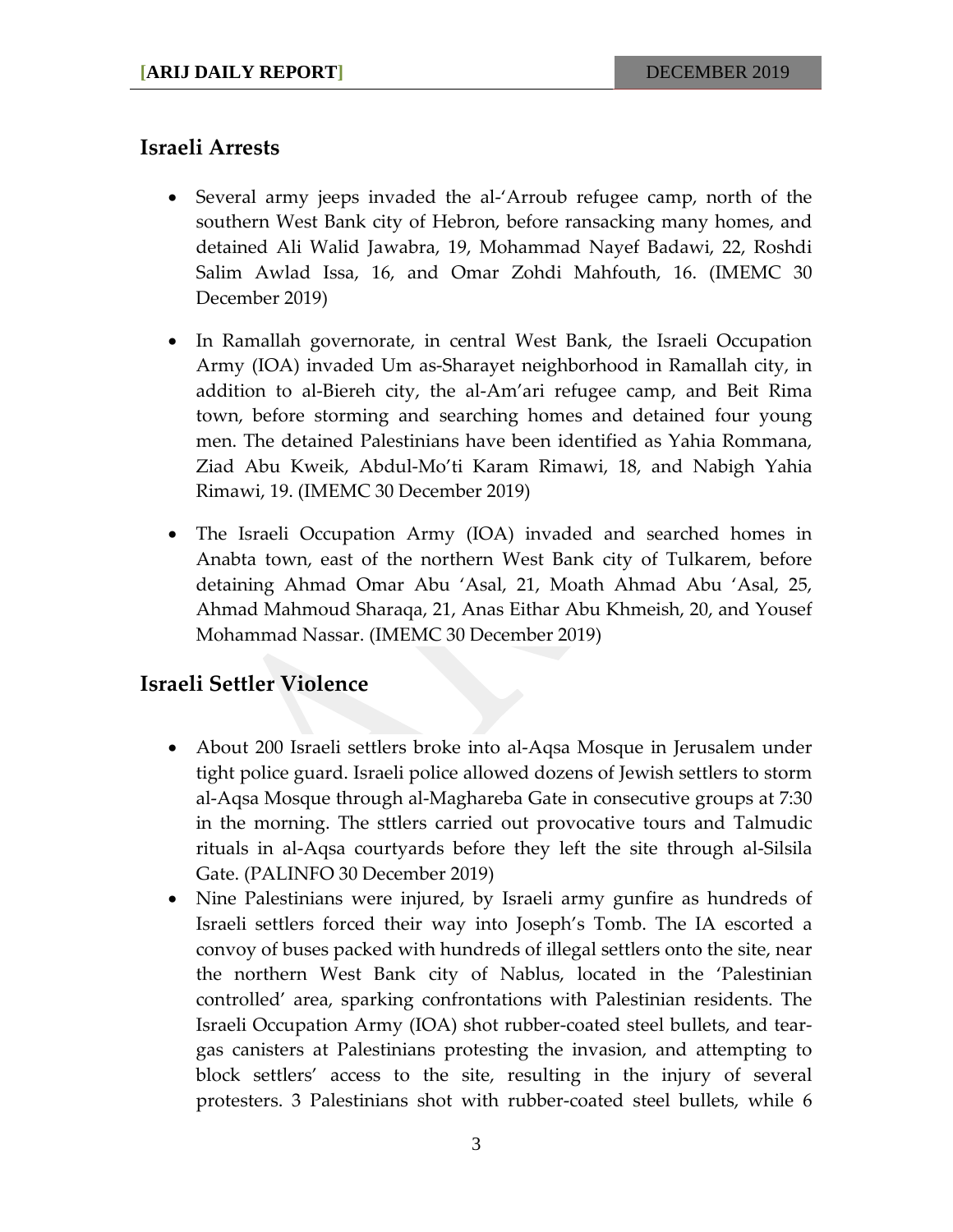others were treated on the scenes after suffering the effects of inhaling tear gas, used by the IOA to break up protests. (IMEMC 30 December 2019)

- The Israeli occupation Army (IOA) forced several Palestinian citizens to leave their agricultural plots of land near the illegal settlement of Shavei Shomron, north of Nablus. The Israeli Occupation Army (IOA) and security guards from the settlement forced a group of farmers at gunpoint to leave their lands. Famers were working their lands in order to plant them with apricot trees as part of a project in the area funded by the Colonization and Wall Resistance Commission and the Economic Development Center. The Israeli army justified its measure against the farmers by saying they needed prior coordination before entering the area. (PALINFO 30 December 2019)
- Israeli minister Naftali Bennett defiled the Ibrahimi Mosque in al-Khalil at the pretext of marking a Jewish event called Hanukkah. Bennett was accompanied during his tour of the Mosque by senior army commander Itamar Ben-Haim, Kiryat Arba settlement chief Eliyahu Liebman and Jewish religious figures. Addressing settlers at the Islamic holy site, Bennett claimed that al-Khalil was the heart of Israel and that the Jewish people could not live without this heart. He vowed to build more settlements and neighborhoods for Jewish settlers in al-Khalil, affirming that he became the minister of the Israeli army in order to achieve that. (PALINFO 30 December 2019)

#### **Home Demolition & Demolition threats**

• Israeli occupation authorities have demolished and seized over six hundred Palestinian structures in the occupied West Bank since the beginning of 2019. 617 structures have been demolished or seized so far this year, displacing 898 Palestinians. The figures represent a 35 and 92 percent increase respectively, compared with the same period in 2018. In addition, over 20 percent of all structures targeted this, and some 40 percent of all donor-funded aid structures were located in firing zones, which cover about 30 percent of Area C, an administrative division of the West Bank, set out in the Oslo Accord. The OCHA further highlighted that Israeli forces uprooted or chopped down about 2,500 trees and saplings during a demolition operation in a shooting area east of Nablus, and that the trees were part of a recreational area that served about 14,000 residents of Beit Furik town and nearby Khirbat Tana village. Israeli authorities